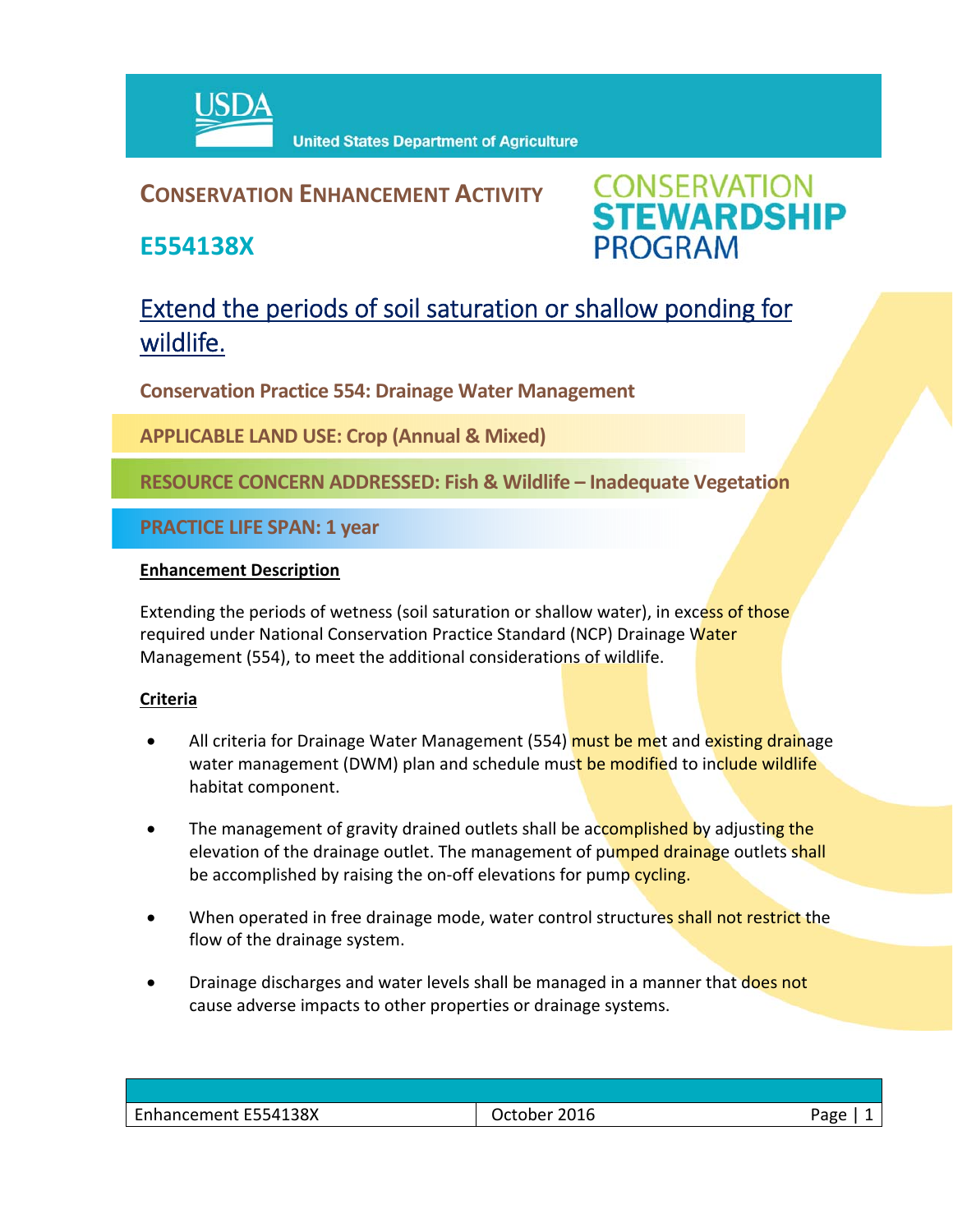

 Release of water from control structures shall not allow flow velocities in surface drainage system components to exceed acceptable velocities prescribed by Surface Drainage, Main or Lateral

# **CONSERVATION<br>STEWARDSHIP PROGRAM**

(608). Release of water from flow control structures shall not allow flow velocities in subsurface drains to exceed velocities prescribed by Subsurface Drain (606).

- Identify a target wildlife species or suite of species. The NRCS Wetland Dependent Wildlife Assessment will be completed and used to outline target habitat conditions and recommendations on how to obtain those conditions.
- In consideration of seasonal habitat needs of target wildlife species (or suite of species) during the non-cropped season, modify the DWM plan and schedule to extend the depth, duration, frequency and/or timing of soil saturation or shallow ponding to levels at least 20% in excess of the current field specific DWM plan AND what is required to meet the purpose and criteria stated in Drainage Water Management (554).
- The typical DWM plan in rice production systems requires at least 60 days of ponding. The modified plan to enhance wildlife habitat must include an additional 20-30% ponding or saturation period, additional 12 to 18 days.
- Fields managed for this enhancement must be visited and evaluated as required by the modified DWM plan. Evaluation/adaptive management visits to the field must include evaluating conditions, removing any debris and adjustments to structure flows for desired habitat conditions. Depending on the habitat management requirements, visits may be weekly, biweekly, or targeted specifically during the period of additional ponding or saturation for wildlife. In addition to scheduled visits, a visit should be made following each significant rain event.

#### **Documentation Requirements**

- Copy of drainage water management plan including wildlife habitat component, which quantifies increases in the flooding regime, such as increased time, depth, duration, and/or changes in timing resulting from implementation of this enhancement.
- Copy of wetland dependent wildlife assessment used to outline target habitat conditions and recommendations on how to obtain those conditions.

| Enhancement E554138X<br>2016<br>ctober .<br>.) nr |  |  |
|---------------------------------------------------|--|--|
|                                                   |  |  |